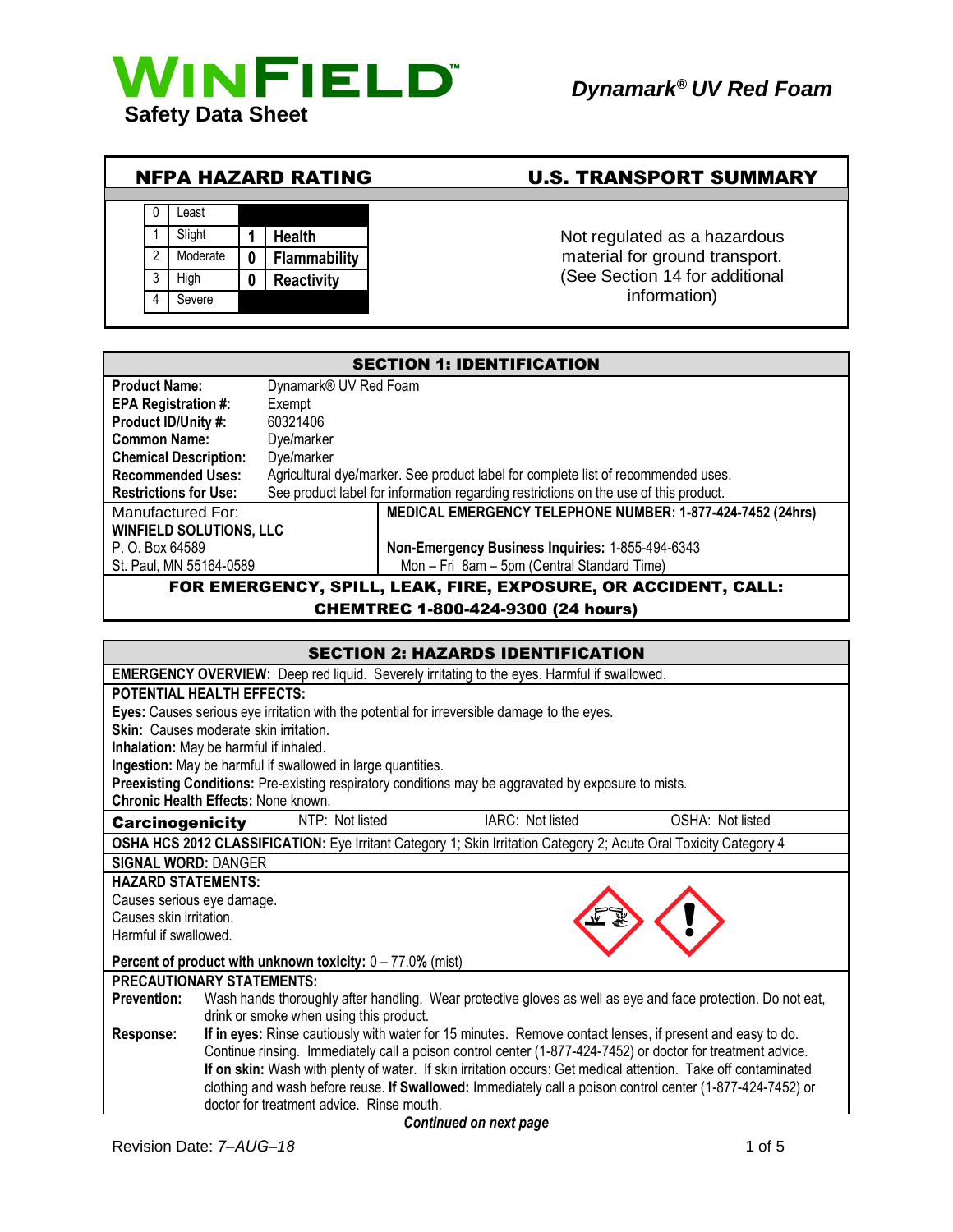**Storage:** See section 7 for storage information.<br>**Disposal:** Dispose of contents/container in accor Dispose of contents/container in accordance with Federal, state and local regulations.

| <b>SECTION 3: COMPOSITION/INFORMATION ON INGREDIENTS</b>                                                                      |            |              |  |  |
|-------------------------------------------------------------------------------------------------------------------------------|------------|--------------|--|--|
| <b>Ingredient</b>                                                                                                             | $%$ (wt)   | $CAS$ Reg. # |  |  |
| Lactic acid                                                                                                                   | $< 50.0\%$ | $50-21-5$    |  |  |
| C.I. Basic Violet 10                                                                                                          | $< 50.0\%$ | 81-88-9      |  |  |
|                                                                                                                               |            |              |  |  |
| *Ingredients not specifically listed are non-hazardous and/or considered to be confidential business information under 29 CER |            |              |  |  |

\*Ingredients not specifically listed are non-hazardous and/or considered to be confidential business information under 29 CFR 1910.1200(i).

See Section 8 for exposure limits.

## SECTION 4: FIRST AID MEASURES

| <b>Inhalation:</b> | Remove person from contaminated area to fresh air and assist breathing as needed. Seek medical attention       |
|--------------------|----------------------------------------------------------------------------------------------------------------|
|                    | or call a poison control center for treatment advice.                                                          |
| <b>Ingestion:</b>  | Seek medical attention or call a poison control center immediately. Do not induce vomiting unless told to do   |
|                    | so by a poison control center or doctor. Do not give anything by mouth to an unconscious person.               |
| Eyes:              | Flush eyes with clean water for at least 15 minutes. Lift eyelids to facilitate irrigation. If present, remove |
|                    | contact lenses after 5 minutes and continue rinsing. Seek medical attention immediately.                       |
| <b>Skin:</b>       | Remove contaminated clothing and wash before re-using them. Wash exposed skin with soap and water.             |
|                    | Seek medical attention if irritation persists.                                                                 |

## SECTION 5: FIRE FIGHTING MEASURES

**Suitable Extinguishing Media:** Use water spray or fog, foam, dry chemical, or carbon dioxide (CO2). **Unsuitable Extinguishing Media:** Water jet.

**Special Fire Fighting Procedures:** Wear NIOSH/MSHA approved self-contained breathing apparatus and full bunker gear. Dike area to prevent runoff and contamination of water sources. Dispose of fire control water later. Avoid breathing vapors; keep upwind.

**Hazardous Combustion Products:** Carbon monoxide, carbon dioxide and nitrogen oxides **Unusual Fire and Explosion Hazards:** None known

# SECTION 6: ACCIDENTAL RELEASE MEASURES

**Personal Precautions:** Refer to Section 8 for personal protective equipment to be worn during containment and clean-up of a spill involving this product.

**Environmental Precautions:** Keep spilled product from entering nearby sewers or waterways.

**Methods for Containment:** Contain spilled liquid by diking area with sand or earth.

**Methods for Clean-up:** Cover contained spill with an inert absorbent material such as sand, vermiculite or other appropriate material. Vacuum, scoop or sweep up material and place in a container for disposal. Do not place spilled material back in original container.

**Other Information:** No other information available.

#### SECTION 7: HANDLING AND STORAGE

**Handling:** Ensure adequate ventilation. Immediately clean up spills that occur during handling. Keep containers closed when not in use. Practice good hygiene after using this material, especially before eating, drinking, smoking, using the toilet, or applying cosmetics.

**Storage:** Store in a cool, dry area away from children, feed and food products in an area away from incompatible substances. Protect packaging from physical damage. Protect from exposure to fire.

**Minimum Storage Temperature:** Not determined

**Other Precautions:** Consult Federal, state and local laws and regulations pertaining to storage.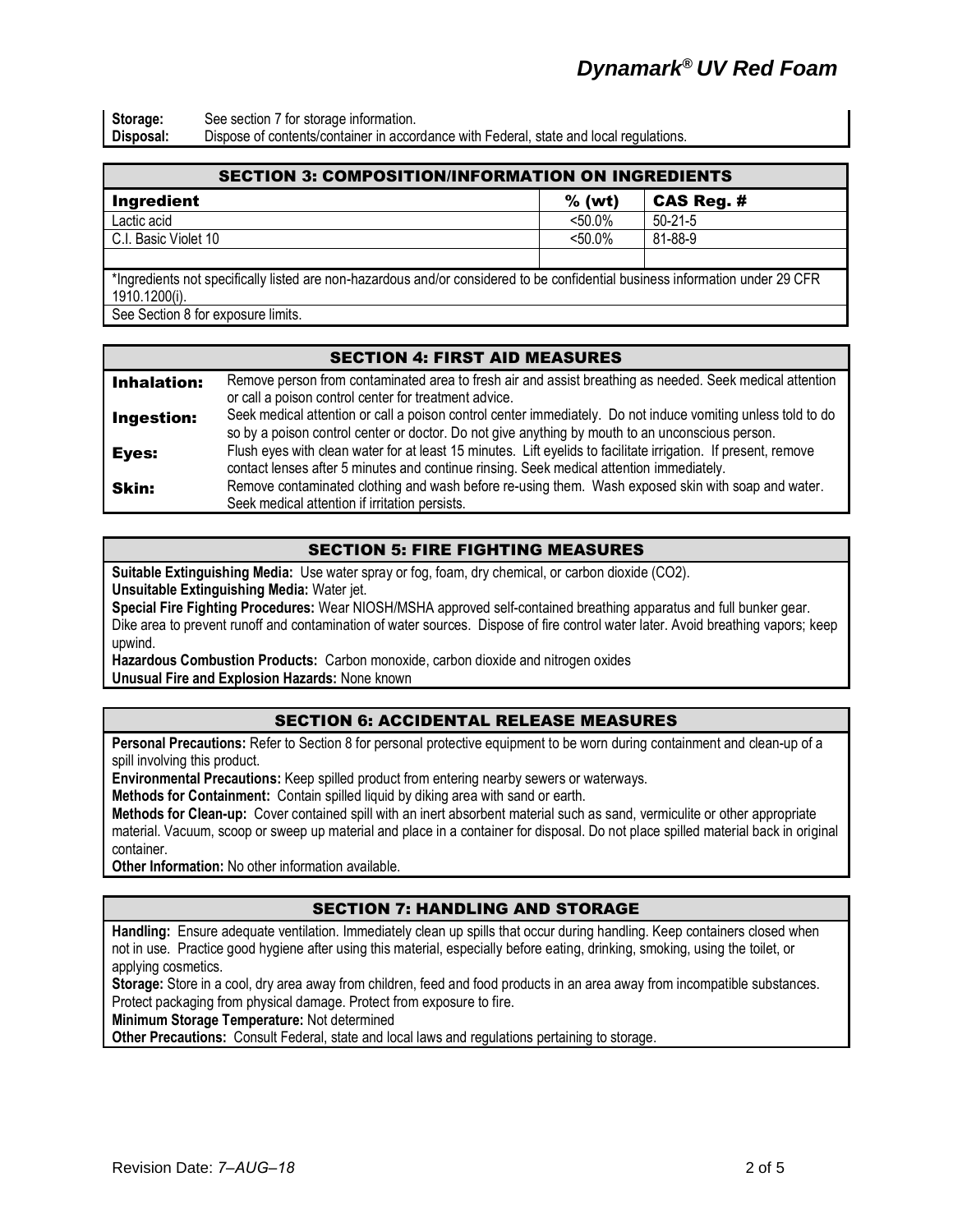#### SECTION 8: EXPOSURE CONTROLS/PERSONAL PROTECTION

| <b>Exposure Guidelines</b>                                                                                                                                                                                                                                                                                                                                             |                 |                  |                  |  |
|------------------------------------------------------------------------------------------------------------------------------------------------------------------------------------------------------------------------------------------------------------------------------------------------------------------------------------------------------------------------|-----------------|------------------|------------------|--|
| Component:                                                                                                                                                                                                                                                                                                                                                             | <b>OSHA PEL</b> | <b>ACGIH TLV</b> | <b>NIOSH REL</b> |  |
| No components with established guidelines                                                                                                                                                                                                                                                                                                                              |                 |                  |                  |  |
| Respiratory Protection: Seek professional advice prior to respirator selection and use. Follow OSHA respirator regulations (29                                                                                                                                                                                                                                         |                 |                  |                  |  |
| CFR 1910.134) and, if necessary, wear an OSHA/NIOSH-approved respirator for general particulates.                                                                                                                                                                                                                                                                      |                 |                  |                  |  |
| Local Exhaust: Provide general or local exhaust ventilation systems to maintain airborne<br><b>Engineering Controls:</b><br>concentrations below OSHA PELs or other specified exposure limits. Local exhaust ventilation is<br>preferred.                                                                                                                              |                 |                  |                  |  |
| Protective Gloves: Wear chemically protective gloves to prevent exposure to the skin.                                                                                                                                                                                                                                                                                  |                 |                  |                  |  |
| Eye Protection: To avoid contact with eyes, wear chemical goggles or safety glasses and full face shield. Contact lenses are<br>not eye protective devices. An emergency eyewash or water supply should be readily accessible to the work area.<br>Athen Buckerther Alethburg of Fordomerate Mean lower developed because to and about a contentation of the conductor |                 |                  |                  |  |

**Other Protective Clothing or Equipment:** Wear long-sleeve shirt, long pants and chemical resistant shoes plus socks to prevent prolonged or repeated skin contact.

**Work/Hygienic Practices:** Never eat, drink, nor use tobacco in work areas. Practice good hygiene after using this material, especially before eating, drinking, smoking, using the toilet, or applying cosmetics.

#### SECTION 9: PHYSICAL AND CHEMICAL PROPERTIES

**Appearance and odor:** Deep red liquid with odor of

acetic acid

**Physical State:** Liquid **Specific Gravity (H2O=1):** 1.1 (typical) **Vapor Pressure (mm Hg):** Not determined **Density (lbs/gallon):** 9.18 lbs/gal (typical) **Vapor Density (Air=1):** Not determined **Melting Point/Freezing Point:** Not determined **Solubility in Water (wt %):** Not determined **Boiling Point/Range:** Not determined **Viscosity:** Not determined **pH (neat):** 7.0 – 9.5 **Flash Point:** >212°F (>100°C)

#### SECTION 10: STABILITY AND REACTIVITY

**Reactivity:** None known.

**ACUTE TOXICITY**

**Chemical Stability:** Product is stable at ambient temperature and pressure, under normal storage and handling. **Possibility of Hazardous Reactions:** None known

**Conditions to Avoid:** Contact with incompatible materials.

**Incompatible Materials:** Strong oxidizing agents, strong bases, strong reducing agents

**Hazardous Decomposition Products:** No hazardous decomposition products if stored and handled as prescribed/indicated.

#### SECTION 11: TOXICOLOGICAL INFORMATION

| AUUTE TUAIUITT                                                                              |                                                                          |  |  |  |
|---------------------------------------------------------------------------------------------|--------------------------------------------------------------------------|--|--|--|
| <b>Eye Effects:</b>                                                                         | Risk of serious damage to eye (rabbit, literature data on lactic acid)   |  |  |  |
| <b>Skin Effects:</b>                                                                        | Skin contact causes irritation. (rabbit, literature data on lactic acid) |  |  |  |
| <b>Acute Inhalation Effects:</b>                                                            | LC50 is not determined                                                   |  |  |  |
| <b>Acute Oral Effects:</b>                                                                  | LD50 is 2,000 mg/kg (rat) Information on C.I. Basic Violet 10            |  |  |  |
| <b>Specific Target Organ</b>                                                                | None known.                                                              |  |  |  |
| Toxicity:                                                                                   |                                                                          |  |  |  |
| <b>CHRONIC TOXICITY</b>                                                                     |                                                                          |  |  |  |
| <b>Chronic Effects:</b>                                                                     | Not anticipated to have chronic health effects due to exposure.          |  |  |  |
| Carcinogenicity:                                                                            | None known                                                               |  |  |  |
| <b>Mutagenicity:</b>                                                                        | None known                                                               |  |  |  |
| Teratogenicity:                                                                             | None known                                                               |  |  |  |
| <b>Reproductive Toxicity:</b>                                                               | None known                                                               |  |  |  |
| <b>POTENTIAL HEALTH EFFECTS:</b>                                                            |                                                                          |  |  |  |
| Eyes: Causes serious eye irritation with the potential for irreversible damage to the eyes. |                                                                          |  |  |  |
| <b>Skin:</b> Causes moderate skin irritation.                                               |                                                                          |  |  |  |
| Inhalation: May be harmful if inhaled.                                                      |                                                                          |  |  |  |
| <b>Ingestion:</b> May be harmful if swallowed in large quantities.                          |                                                                          |  |  |  |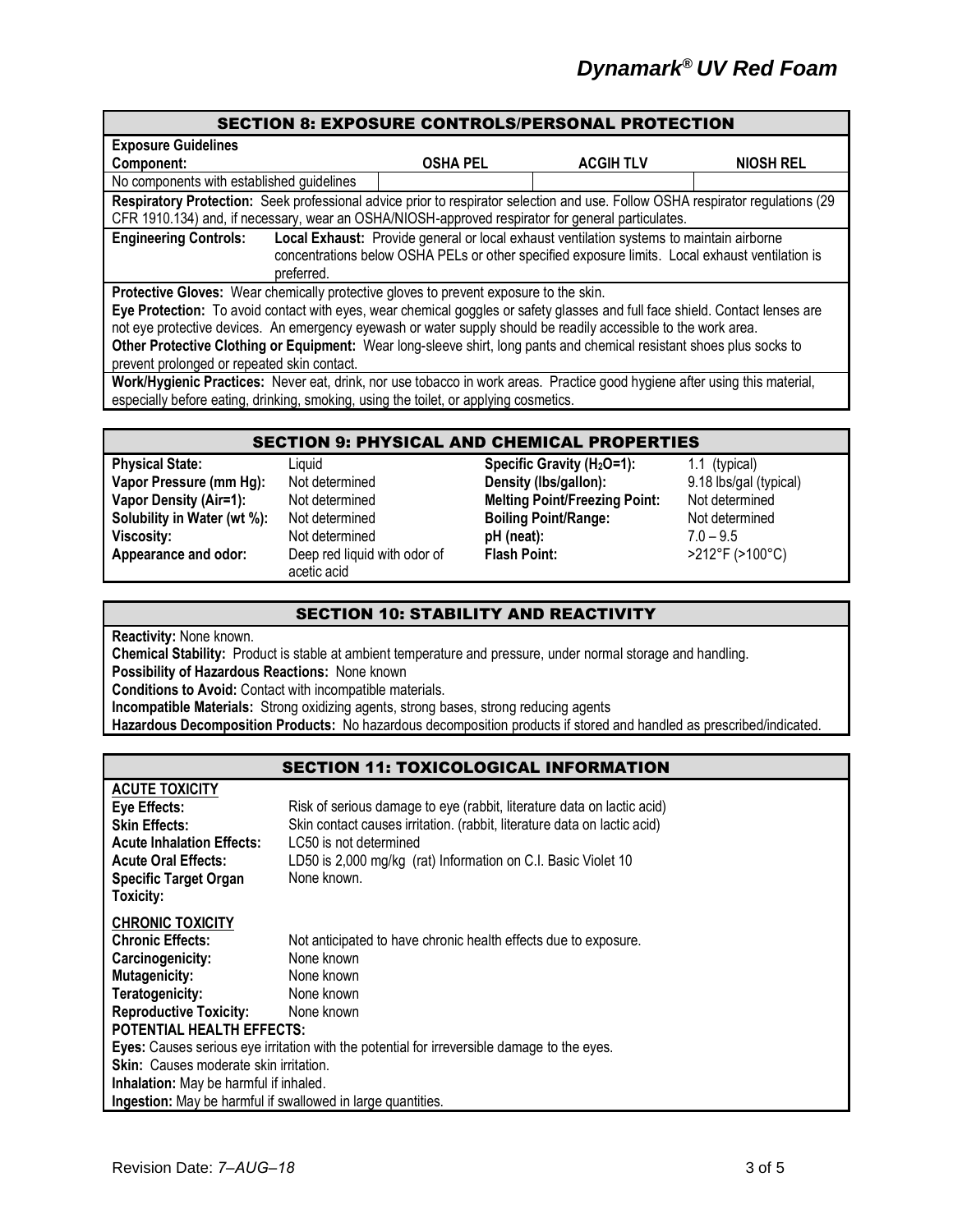| <b>SECTION 12: ECOLOGICAL INFORMATION</b>   |                                              |  |  |  |
|---------------------------------------------|----------------------------------------------|--|--|--|
|                                             | <b>ENVIRONMENTAL SUMMARY: Not determined</b> |  |  |  |
| <b>ECOTOXICITY DATA:</b>                    |                                              |  |  |  |
| <b>Fish Acute and Prolonged Toxicity:</b>   | Not determined                               |  |  |  |
| <b>Aquatic Invertebrate Acute Toxicity:</b> | Not determined                               |  |  |  |
| <b>Aquatic Plant Toxicity:</b>              | Not determined                               |  |  |  |
| <b>Bird Acute and Prolonged Toxicity:</b>   | Not determined                               |  |  |  |
| <b>Honeybee Toxicity:</b>                   | Not determined                               |  |  |  |
| <b>ENVIRONMENTAL EFFECTS:</b>               |                                              |  |  |  |
| <b>Soil Absorption/Mobility:</b>            | Not determined                               |  |  |  |
| Persistence and degradability:              | Not determined                               |  |  |  |
| <b>Bioaccumulative Potential:</b>           | Not determined                               |  |  |  |
| Other adverse effects:                      | None known                                   |  |  |  |

#### SECTION 13: DISPOSAL CONSIDERATIONS

**Waste:** Dispose of in accordance with applicable Federal, state and local laws and regulations. **Container:** Triple rinse and recycle the container or dispose of in accordance with Federal, state and local laws and regulations. **RCRA Characteristics:** It is the responsibility of the individual disposing of this product to determine the RCRA classification and hazard status of the waste.

## SECTION 14: TRANSPORT INFORMATION

| DOT:<br>(Ground) | Not regulated by the U.S. Department of Transportation as a hazardous material. |
|------------------|---------------------------------------------------------------------------------|
| IMDG:<br>(Sea)   | Not determined                                                                  |
| IATA:<br>(Air)   | Not determined                                                                  |
| TDG:<br>(Canada) | Not determined                                                                  |

| <b>SECTION 15: REGULATORY INFORMATION</b>                                                                                   |                                                                                                   |                                                                                                                        |  |  |  |
|-----------------------------------------------------------------------------------------------------------------------------|---------------------------------------------------------------------------------------------------|------------------------------------------------------------------------------------------------------------------------|--|--|--|
| <b>TSCA Inventory:</b> All components are listed on the TSCA inventory or are exempt from listing.                          |                                                                                                   |                                                                                                                        |  |  |  |
| <b>SARA Title III Information:</b>                                                                                          |                                                                                                   |                                                                                                                        |  |  |  |
| Section 302 - Extremely hazardous substances:                                                                               | None listed                                                                                       |                                                                                                                        |  |  |  |
|                                                                                                                             | Section 311/312 - Hazard Categories: Immediate (Acute)                                            |                                                                                                                        |  |  |  |
|                                                                                                                             |                                                                                                   | Section 313 - The following chemicals are subject to the reporting requirements of Section 313 of Title III, Superfund |  |  |  |
| Amendments and Reauthorization Act of 1986 and 40 CFR 372:                                                                  |                                                                                                   |                                                                                                                        |  |  |  |
| C.I. Basic Violet 10 (CAS # 81-88-9) <50.0%                                                                                 |                                                                                                   |                                                                                                                        |  |  |  |
| <b>CERCLA</b> - This product contains the following chemicals which have a reportable quantity (RQ) under the Comprehensive |                                                                                                   |                                                                                                                        |  |  |  |
| Environmental Response, Compensation, and Liability Act (CERCLA):                                                           |                                                                                                   |                                                                                                                        |  |  |  |
| None listed                                                                                                                 |                                                                                                   |                                                                                                                        |  |  |  |
|                                                                                                                             | U.S. State Worker and Community Right-To-Know (RTK) Information (CT, IL, MA, MN, NH, NJ, PA, RI): |                                                                                                                        |  |  |  |
| <b>Chemical Name</b>                                                                                                        | CAS#                                                                                              | State(s)                                                                                                               |  |  |  |
| C.I. Basic Violet 10                                                                                                        | 81-88-9                                                                                           | MA, NJ, PA                                                                                                             |  |  |  |
| Lactic acid                                                                                                                 | $50-21-5$                                                                                         | PA, NJ                                                                                                                 |  |  |  |
| <b>Canadian Domestic Substances List: Not determined</b>                                                                    |                                                                                                   |                                                                                                                        |  |  |  |
| WHMIS Classification: This product is not approved for use in Canada. WHMIS classification is not determined.               |                                                                                                   |                                                                                                                        |  |  |  |